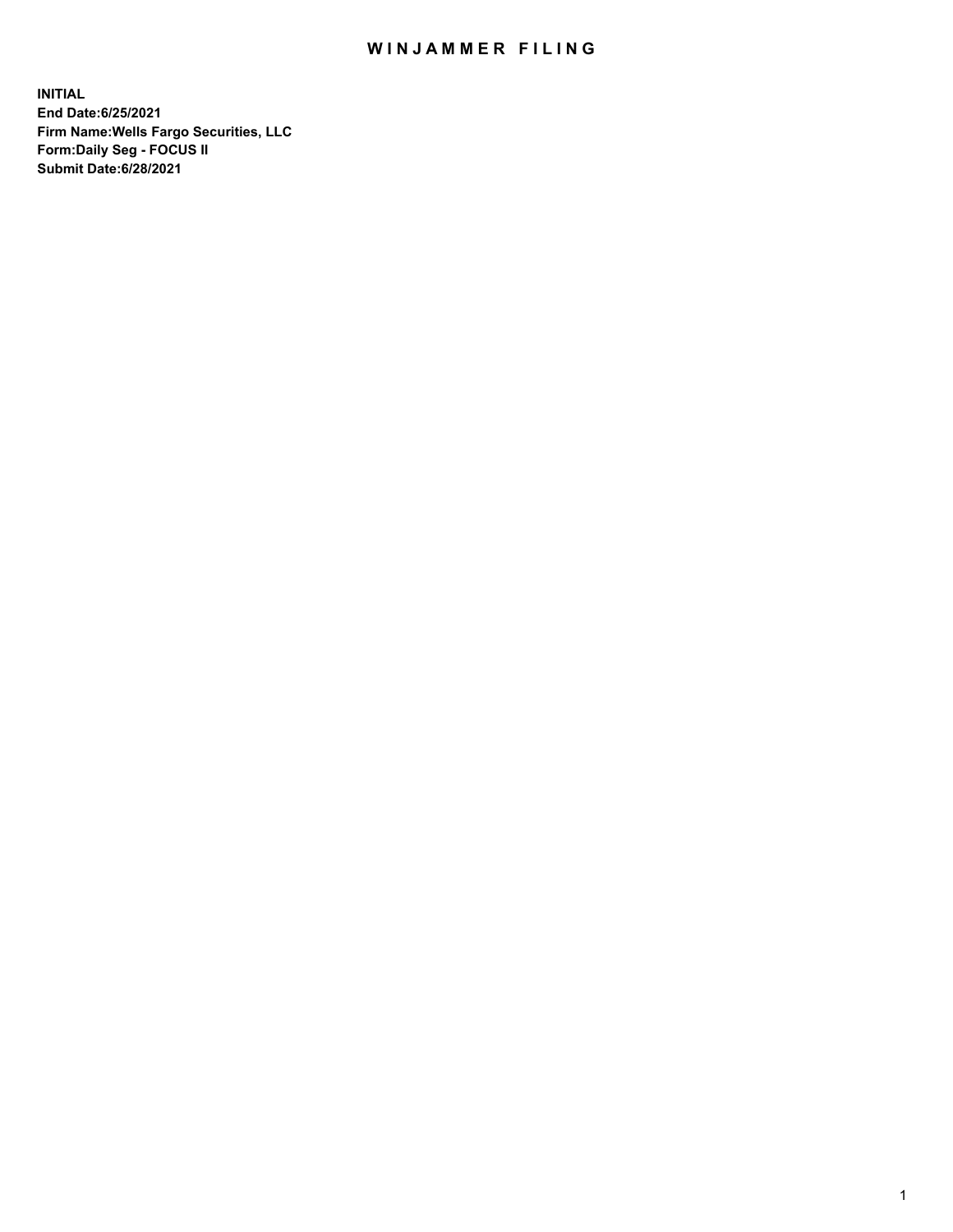**INITIAL End Date:6/25/2021 Firm Name:Wells Fargo Securities, LLC Form:Daily Seg - FOCUS II Submit Date:6/28/2021 Daily Segregation - Cover Page**

| Name of Company                                                                                                                                                                                                                                                                                                                | <b>Wells Fargo Securities LLC</b>                           |
|--------------------------------------------------------------------------------------------------------------------------------------------------------------------------------------------------------------------------------------------------------------------------------------------------------------------------------|-------------------------------------------------------------|
| <b>Contact Name</b>                                                                                                                                                                                                                                                                                                            | James Gnall                                                 |
| <b>Contact Phone Number</b>                                                                                                                                                                                                                                                                                                    | 917-699-6822                                                |
| <b>Contact Email Address</b>                                                                                                                                                                                                                                                                                                   | james.w.gnall@wellsfargo.com                                |
| FCM's Customer Segregated Funds Residual Interest Target (choose one):<br>a. Minimum dollar amount: ; or<br>b. Minimum percentage of customer segregated funds required:% ; or<br>c. Dollar amount range between: and; or<br>d. Percentage range of customer segregated funds required between: % and %.                       | 270,000,000<br><u>0</u><br>0 <sub>0</sub><br>0 <sub>0</sub> |
| FCM's Customer Secured Amount Funds Residual Interest Target (choose one):<br>a. Minimum dollar amount: ; or<br>b. Minimum percentage of customer secured funds required: % ; or<br>c. Dollar amount range between: and; or<br>d. Percentage range of customer secured funds required between:% and%.                          | 40,000,000<br><u>0</u><br>0 <sub>0</sub><br>0 <sub>0</sub>  |
| FCM's Cleared Swaps Customer Collateral Residual Interest Target (choose one):<br>a. Minimum dollar amount: ; or<br>b. Minimum percentage of cleared swaps customer collateral required:% ; or<br>c. Dollar amount range between: and; or<br>d. Percentage range of cleared swaps customer collateral required between:% and%. | 375,000,000<br><u>0</u><br>00<br>00                         |

Attach supporting documents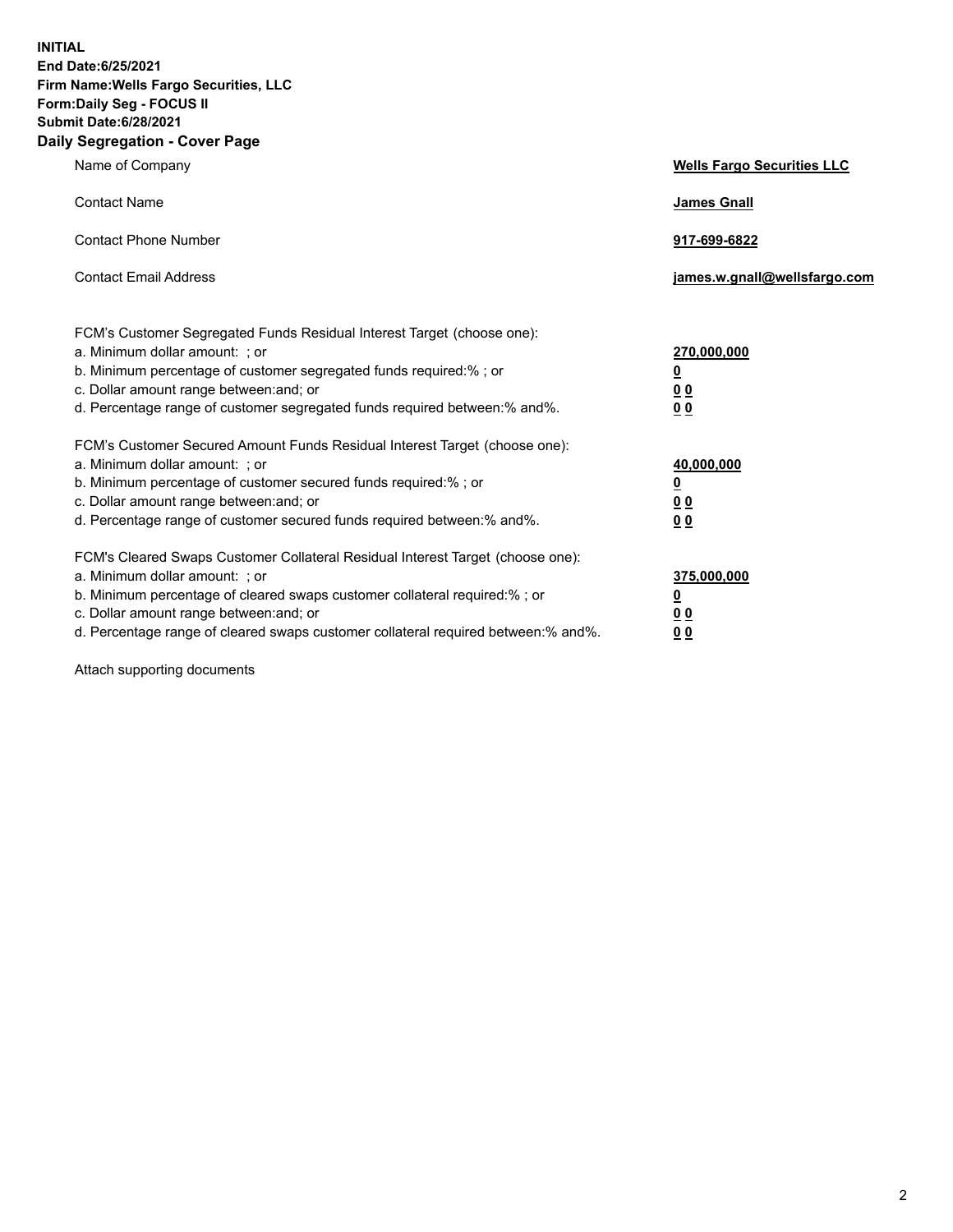**INITIAL End Date:6/25/2021 Firm Name:Wells Fargo Securities, LLC Form:Daily Seg - FOCUS II Submit Date:6/28/2021**

## **Daily Segregation - Secured Amounts**

|     | Foreign Futures and Foreign Options Secured Amounts                                                        |                                                       |
|-----|------------------------------------------------------------------------------------------------------------|-------------------------------------------------------|
|     | Amount required to be set aside pursuant to law, rule or regulation of a foreign                           | $0$ [7305]                                            |
|     | government or a rule of a self-regulatory organization authorized thereunder                               |                                                       |
| 1.  | Net ledger balance - Foreign Futures and Foreign Option Trading - All Customers                            |                                                       |
|     | A. Cash                                                                                                    | 262,490,566 [7315]                                    |
|     | B. Securities (at market)                                                                                  | 210,713,612 [7317]                                    |
| 2.  | Net unrealized profit (loss) in open futures contracts traded on a foreign board of trade                  | -21,932,689 [7325]                                    |
| 3.  | Exchange traded options                                                                                    |                                                       |
|     | a. Market value of open option contracts purchased on a foreign board of trade                             | 28 [7335]                                             |
|     | b. Market value of open contracts granted (sold) on a foreign board of trade                               | $-16,670$ [7337]                                      |
| 4.  | Net equity (deficit) (add lines 1. 2. and 3.)                                                              | 451,254,847 [7345]                                    |
| 5.  | Account liquidating to a deficit and account with a debit balances - gross amount                          | 8,727,115 [7351]                                      |
|     | Less: amount offset by customer owned securities                                                           | -8,704,591 [7352] 22,524 [7354]                       |
| 6.  | Amount required to be set aside as the secured amount - Net Liquidating Equity                             | 451,277,371 [7355]                                    |
|     | Method (add lines 4 and 5)                                                                                 |                                                       |
| 7.  | Greater of amount required to be set aside pursuant to foreign jurisdiction (above) or line                | 451,277,371 [7360]                                    |
|     | 6.                                                                                                         |                                                       |
|     | FUNDS DEPOSITED IN SEPARATE REGULATION 30.7 ACCOUNTS                                                       |                                                       |
| 1.  | Cash in banks                                                                                              |                                                       |
|     | A. Banks located in the United States                                                                      | 66,010,956 [7500]                                     |
|     | B. Other banks qualified under Regulation 30.7                                                             | 66,681,355 [7520] 132,692,311                         |
|     |                                                                                                            | [7530]                                                |
| 2.  | Securities                                                                                                 |                                                       |
|     | A. In safekeeping with banks located in the United States                                                  | 121,752,263 [7540]                                    |
|     | B. In safekeeping with other banks qualified under Regulation 30.7                                         | 0 [7560] 121,752,263 [7570]                           |
| 3.  | Equities with registered futures commission merchants                                                      |                                                       |
|     | A. Cash                                                                                                    | 52,627,571 [7580]                                     |
|     | <b>B.</b> Securities                                                                                       | 108,979,437 [7590]                                    |
|     | C. Unrealized gain (loss) on open futures contracts                                                        | $-26,852,343$ [7600]                                  |
|     | D. Value of long option contracts                                                                          | 28 [7610]                                             |
|     | E. Value of short option contracts                                                                         | <mark>-16,670</mark> [7615] <b>134,738,023</b> [7620] |
| 4.  | Amounts held by clearing organizations of foreign boards of trade                                          |                                                       |
|     | A. Cash                                                                                                    | $0$ [7640]                                            |
|     | <b>B.</b> Securities                                                                                       | $0$ [7650]                                            |
|     | C. Amount due to (from) clearing organization - daily variation                                            | $0$ [7660]                                            |
|     | D. Value of long option contracts                                                                          | $0$ [7670]                                            |
|     | E. Value of short option contracts                                                                         | 0 [7675] 0 [7680]                                     |
| 5.  | Amounts held by members of foreign boards of trade                                                         |                                                       |
|     | A. Cash                                                                                                    | -8,668,125 [7700]                                     |
|     | <b>B.</b> Securities                                                                                       | 200,110,697 [7710]                                    |
|     | C. Unrealized gain (loss) on open futures contracts                                                        | 756,289 [7720]                                        |
|     | D. Value of long option contracts                                                                          | $0$ [7730]                                            |
|     | E. Value of short option contracts                                                                         | 0 [7735] 192,198,861 [7740]                           |
| 6.  | Amounts with other depositories designated by a foreign board of trade                                     | $0$ [7760]                                            |
| 7.  | Segregated funds on hand                                                                                   | $0$ [7765]                                            |
| 8.  | Total funds in separate section 30.7 accounts                                                              | 581,381,458 [7770]                                    |
| 9.  | Excess (deficiency) Set Aside for Secured Amount (subtract line 7 Secured Statement<br>Page 1 from Line 8) | 130,104,087 [7380]                                    |
| 10. | Management Target Amount for Excess funds in separate section 30.7 accounts                                | 40,000,000 [7780]                                     |

- 
- 11. Excess (deficiency) funds in separate 30.7 accounts over (under) Management Target **90,104,087** [7785]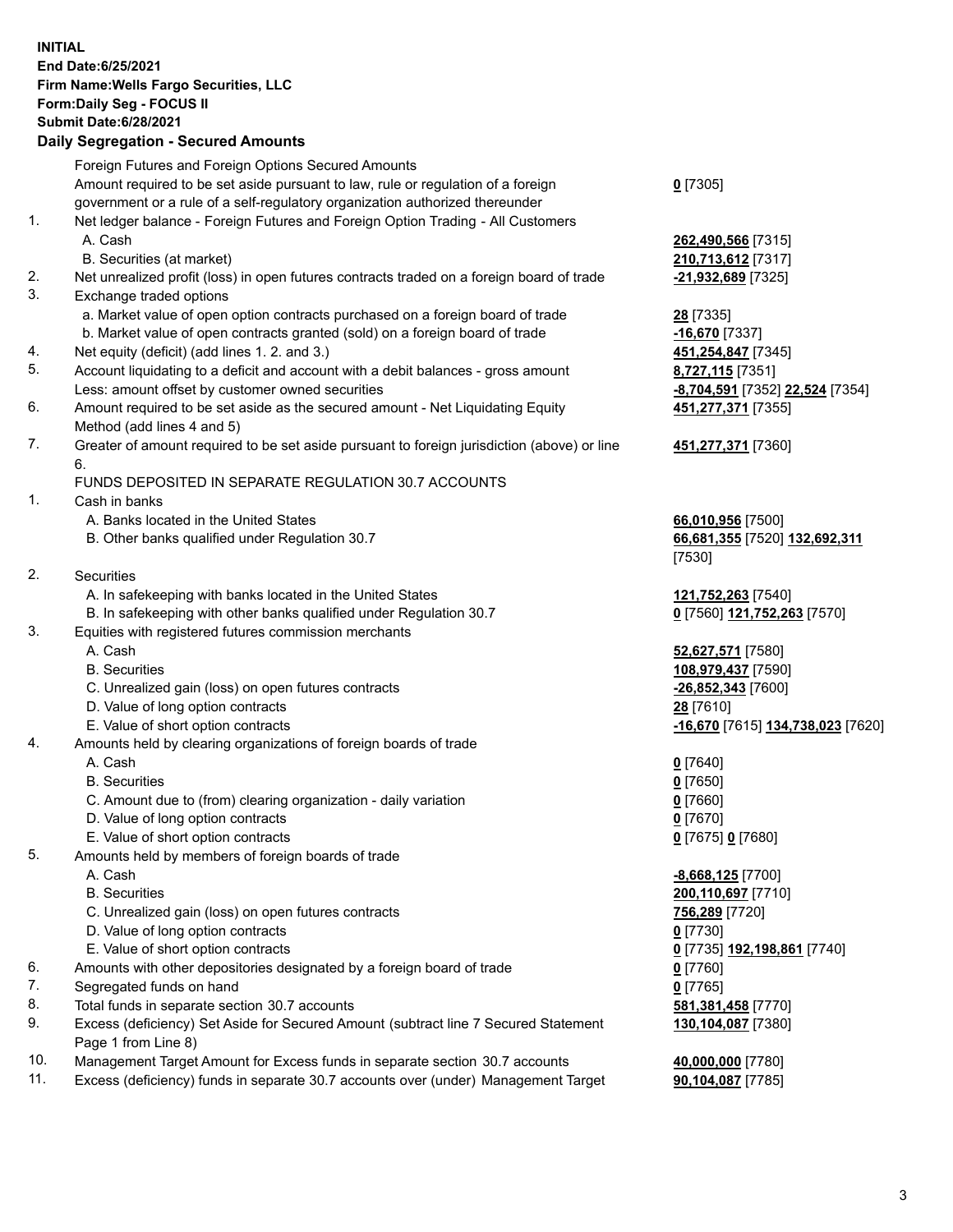**INITIAL End Date:6/25/2021 Firm Name:Wells Fargo Securities, LLC Form:Daily Seg - FOCUS II Submit Date:6/28/2021**

## **Daily Segregation - Segregation Statement**

SEGREGATION REQUIREMENTS(Section 4d(2) of the CEAct)

|     | OLONLOATION INLQUINLIVILIVI O(OCCIDII 40(Z) OF LIIC OLACI)                          |                                |
|-----|-------------------------------------------------------------------------------------|--------------------------------|
| 1.  | Net ledger balance                                                                  |                                |
|     | A. Cash                                                                             | 3,512,445,140 [7010]           |
|     | B. Securities (at market)                                                           | 1,934,128,564 [7020]           |
| 2.  | Net unrealized profit (loss) in open futures contracts traded on a contract market  | -789,834,430 [7030]            |
| 3.  | Exchange traded options                                                             |                                |
|     | A. Add market value of open option contracts purchased on a contract market         | 1,052,393,319 [7032]           |
|     | B. Deduct market value of open option contracts granted (sold) on a contract market | $-1,106,540,197$ [7033]        |
| 4.  | Net equity (deficit) (add lines 1, 2 and 3)                                         | 4,602,592,396 [7040]           |
| 5.  | Accounts liquidating to a deficit and accounts with                                 |                                |
|     | debit balances - gross amount                                                       | 186,044,593 [7045]             |
|     | Less: amount offset by customer securities                                          | -83,589,554 [7047] 102,455,039 |
|     |                                                                                     | [7050]                         |
| 6.  | Amount required to be segregated (add lines 4 and 5)                                | 4,705,047,435 [7060]           |
|     | FUNDS IN SEGREGATED ACCOUNTS                                                        |                                |
| 7.  | Deposited in segregated funds bank accounts                                         |                                |
|     | A. Cash                                                                             | 201,818,477 [7070]             |
|     | B. Securities representing investments of customers' funds (at market)              | 45,002,720 [7080]              |
|     | C. Securities held for particular customers or option customers in lieu of cash (at | 740,203,750 [7090]             |
|     | market)                                                                             |                                |
| 8.  | Margins on deposit with derivatives clearing organizations of contract markets      |                                |
|     | A. Cash                                                                             | 1,781,004,194 [7100]           |
|     | B. Securities representing investments of customers' funds (at market)              | 1,275,061,797 [7110]           |
|     | C. Securities held for particular customers or option customers in lieu of cash (at | 1,193,924,814 [7120]           |
|     | market)                                                                             |                                |
| 9.  | Net settlement from (to) derivatives clearing organizations of contract markets     | $-80,027,732$ [7130]           |
| 10. | Exchange traded options                                                             |                                |
|     | A. Value of open long option contracts                                              | 1,052,393,319 [7132]           |
|     | B. Value of open short option contracts                                             | -1,106,540,197 [7133]          |
| 11. | Net equities with other FCMs                                                        |                                |
|     | A. Net liquidating equity                                                           | $0$ [7140]                     |
|     | B. Securities representing investments of customers' funds (at market)              | $0$ [7160]                     |
|     | C. Securities held for particular customers or option customers in lieu of cash (at | $0$ [7170]                     |
|     | market)                                                                             |                                |
| 12. | Segregated funds on hand                                                            | $0$ [7150]                     |
| 13. | Total amount in segregation (add lines 7 through 12)                                | 5,102,841,142 [7180]           |
| 14. | Excess (deficiency) funds in segregation (subtract line 6 from line 13)             | 397,793,707 [7190]             |
| 15. | Management Target Amount for Excess funds in segregation                            | 270,000,000 [7194]             |
| 16. | Excess (deficiency) funds in segregation over (under) Management Target Amount      | 127,793,707 [7198]             |
|     | Excess                                                                              |                                |